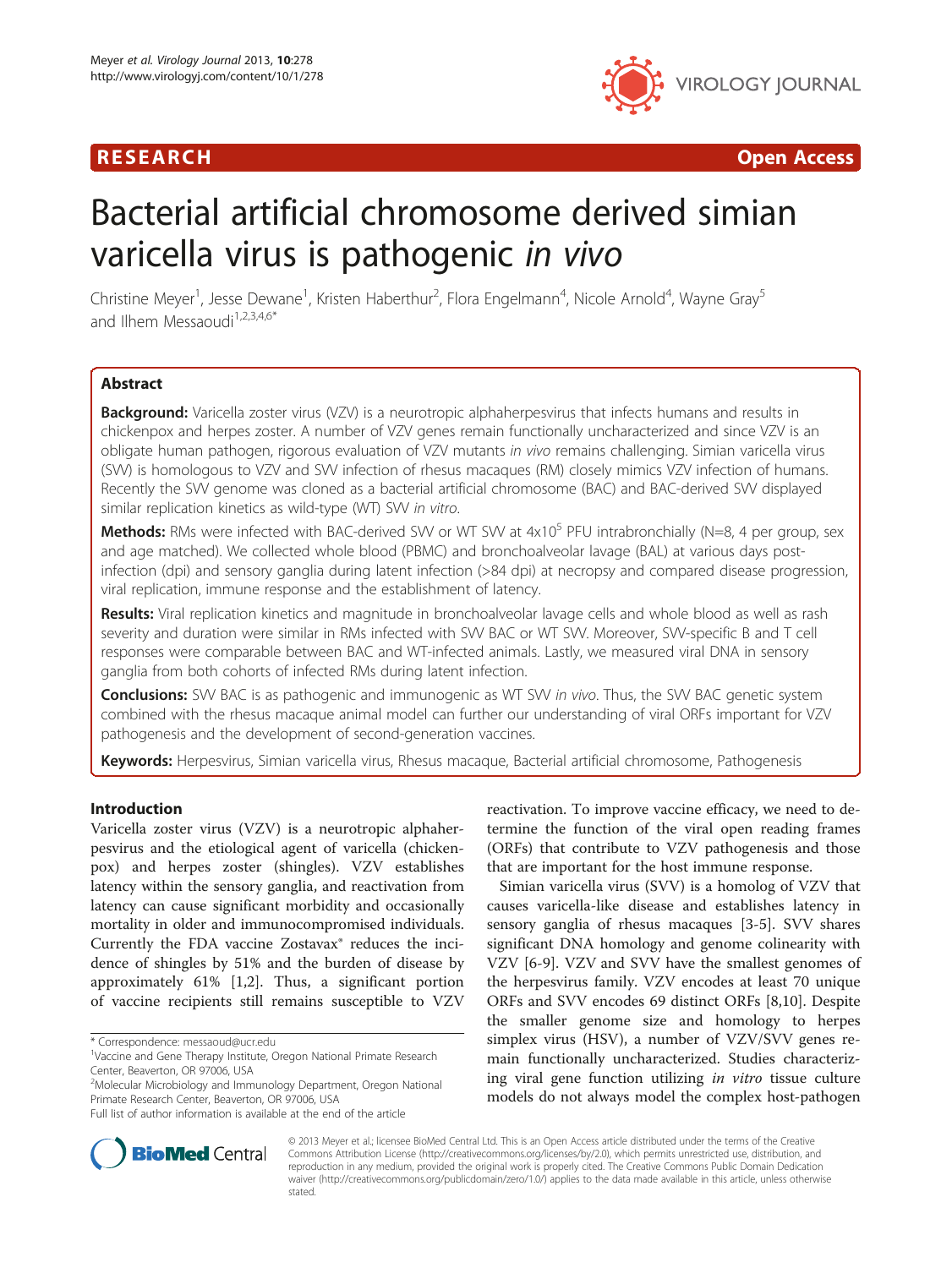<span id="page-1-0"></span>relationship that occurs in vivo. Recently, with the construction of an infectious SVV bacterial artificial chromosome (BAC), the production of mutations and deletions in specific SVV ORFs will allow the investigation of gene function during in vivo infection [\[11\]](#page-10-0). Previously, SVV BAC was shown to generate infectious virus with molecular properties and in vitro replication kinetics comparable to wild-type (WT) SVV [[11](#page-10-0)]. SVV BAC was also used to generate an ORF10 deletion virus, which demonstrated that SVV ORF10 is nonessential for replication in vitro [[11\]](#page-10-0). In the current study we further investigate SVV BAC in vivo by monitoring replication kinetics, immune response and establishment of latency in rhesus macaques and show that SVV BAC is as pathogenic as WT SVV.

## Results

## Whole-genome analysis of SVV BAC

The BAC derived SVV viral genome was comprehensively analyzed by comparative genomic hybridization (CGH) and directly compared to wild-type (WT) SVV. Using this technique, any differences in genomic sequence between SVV BAC and WT SVV results in variations in hybridization intensities to corresponding segments represented on the array, giving an altered hybridization ratio between SVV BAC and WT SVV (Figure 1A). CGH analysis revealed that two areas displayed variations when compared to WT SVV, indicating differences in nucleotide sequence at these locations. These regions were amplified via PCR and directly sequenced resulting in the identification of two

nucleotide substitutions that produced 1 missense mutation and 1 silent mutation within the coding region of the SVV BAC genome. Specifically, we identified a point mutation at nucleotide 41990 from G to A within ORF22, producing an amino acid change from valine to isoleucine (Figure 1B) and a transition of nucleotide 106546 from T to C producing a silent mutation within ORF62/71 (Figure 1C). The nucleotide change in ORF62/71 was also previously shown in the sequencing of an ORF61 deletion virus that was generated from the same parental SVV cosmid system [\[11](#page-10-0)-[13\]](#page-10-0). SVV ORF22 is a putative tegument protein based on the function of herpes simplex virus type-1 (HSV-1) UL36 homolog. The missense mutation in ORF22 did not render SVV BAC derived virus noninfectious or hamper replication kinetics and plaque size in vitro [[11](#page-10-0)].

## Disease severity and viral load

Rhesus macaques (RMs) were infected with SVV BAC or WT SVV at  $4\times10^5$  PFU intrabronchially (n=4 per group, sex and age matched). We investigated the pathogenesis of BAC derived SVV in vivo by measuring disease progression, viral replication, immune response, and the establishment of latency compared to WT SVV. We collected bronchoalveolar lavage (BAL) cells and blood (peripheral blood mononuclear cells, PBMC) at various days post-infection (dpi) and sensory ganglia were collected at necropsy (84–86 dpi). All infected RMs displayed hallmarks of SVV infection including the development of rash, which lasted between 7 and 10 days. A representative RM infected with SVV BAC at 7

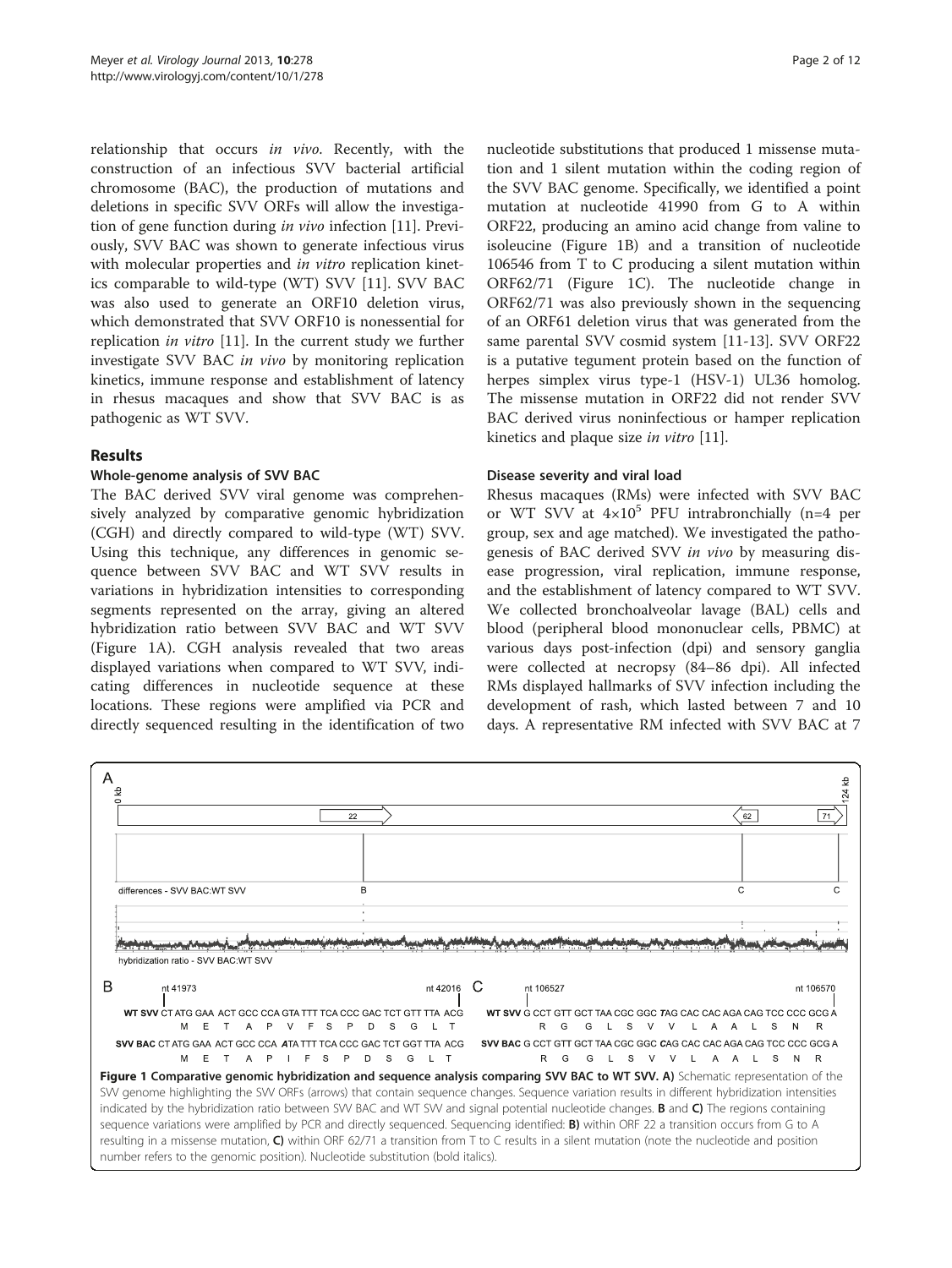<span id="page-2-0"></span>dpi is shown in Figure 2A and a representative RM infected with WT SVV at 7 dpi is shown in Figure 2B. A lesion area was biopsied at 10 dpi and viral loads were measured by quantitative real-time PCR (Figure 2C). By 10 dpi, we were able to detect viral DNA in all RMs except RMs 28553 and 28621 infected with WT SVV. SVV viral loads were also measured by quantitative real-time PCR in BAL cells and whole blood samples. BAL cell viral loads peaked at 3 dpi in both SVV BAC and WT SVV infected RMs then decreased to levels near or below our limit of detection by 63 dpi (Figure 2C). SVV viral loads in whole blood are significantly lower than in BAL cells, though we were able to detect SVV DNA in whole blood between 3 and 14 dpi in RMs infected with SVV BAC or WT SVV and then viral loads decreased to levels near or below our limit of detection (Figure 2D). Therefore, the ability of SVV BAC to replicate in vivo was comparable to WT SVV.

## Cytokine and chemokine levels in BAL supernatant and plasma

We measured the concentrations of multiple chemokines (Figure [3](#page-3-0)A), cytokines (Figure [3](#page-3-0)B), and growth factors (Figure [3C](#page-3-0)) in BAL fluid and plasma (data not shown) by multiplex technology. In BAL fluid infection with either SVV BAC or WT SVV induced production of several key chemokines, including MCP-1 (recruits monocytes, memory T cells, DCs [[14\]](#page-10-0)), MDC (recruits monocytes, monocyte-derived DCs, and NK cells [\[15](#page-10-0)]), MIF (inflammatory and atherogenic leukocyte recruitment [\[16](#page-10-0)]), MIG (recruits T cells [[17](#page-10-0)]), MIP-1α (recruits and activates polymorphonuclear leukocytes [\[18\]](#page-10-0)), MIP-1β (recruits NK cells and monocytes [\[18](#page-10-0)]), I-TAC (recruits T cells [[19](#page-10-0)]), and eotaxin (recruits eosinophils [[20\]](#page-10-0)) (Figure [3\)](#page-3-0). Concentrations of these chemokines peaked at 7 dpi and returned to baseline by 14 dpi.

Concentrations of pro-inflammatory cytokines IFNγ (involved in anti-viral activities and differentiation of T helper 1 (Th1) subsets [\[21](#page-10-0)]), TNFα (systemic inflammation [\[22\]](#page-10-0)), IL-6 (pro- and anti-inflammatory responses [[23\]](#page-10-0)), IL-2 (T cell proliferation and homeostasis [\[24](#page-10-0)]) and IL-15 (proliferation of T cells and NK cells [\[25](#page-10-0)]) peaked at 7 dpi. The concentrations of IL-1 receptor antagonist (RA), which prevents IL-1 from signaling through the IL-1R [\[26\]](#page-10-0) and IL-10 (pleiotropic activities in inflammation and immune regulation [\[27\]](#page-10-0)) peaked at 7 dpi. G-CSF, a pleiotropic cytokine, produced by endothelium, macrophages and other immune cells, which stimulates the survival, proliferation, differentiation, and function of neutrophils also peaked at 7 dpi [[28](#page-10-0)]. Levels



SVV BAC infected RMs (open circle) and WT SVV infected RMs (closed circle). Dashed line indicates limit of detection.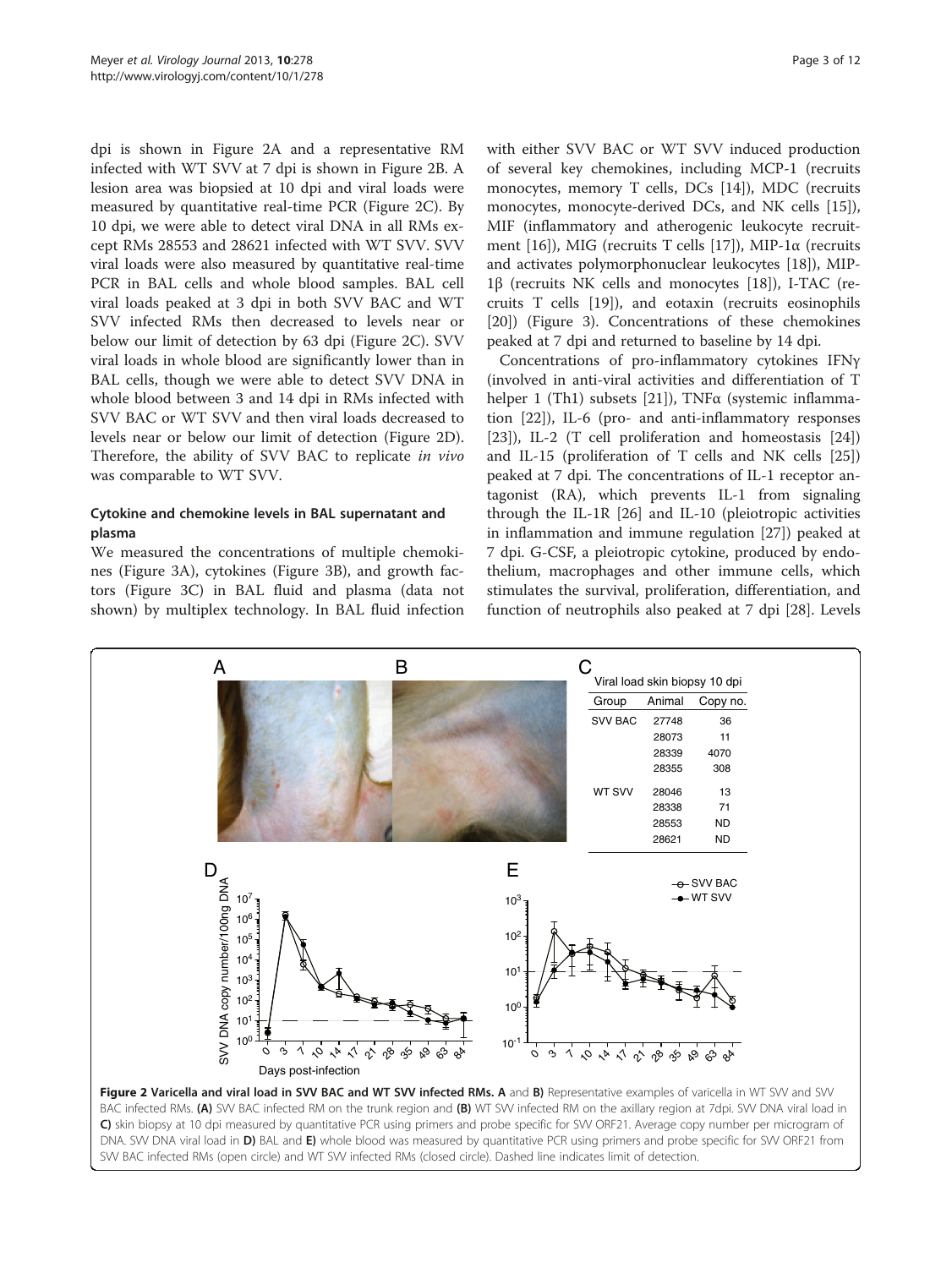<span id="page-3-0"></span>

of IL-12, important in the differentiation of naïve T cells into CD4 Th1 cells [[29](#page-10-0)], peaked at 10 dpi. Lastly, the concentration of IFNα, a type I interferon that is important in anti-viral immunity, peaked at 3 dpi.

Growth factors EGF (stimulates cell growth, proliferation and differentiation [\[30](#page-10-0)]), and FGF-basic (multifunctional protein involved in angiogenesis and wound healing

[[31](#page-10-0)]) concentrations in BAL fluid peaked at 7 dpi. While levels of growth factors HGF (regulates cell growth, cell motility, and morphogenesis, and acts primarily upon epithelial and endothelial cells [[32](#page-10-0)]) and VEGF (stimulates vasculogenesis and angiogenesis [\[33\]](#page-10-0)) peaked at 10 dpi.

Concentrations of IL-1β, IL-4, IL-5, IL-8, IL-17, GM-CSF and RANTES (CCL5) and in BAL fluid were below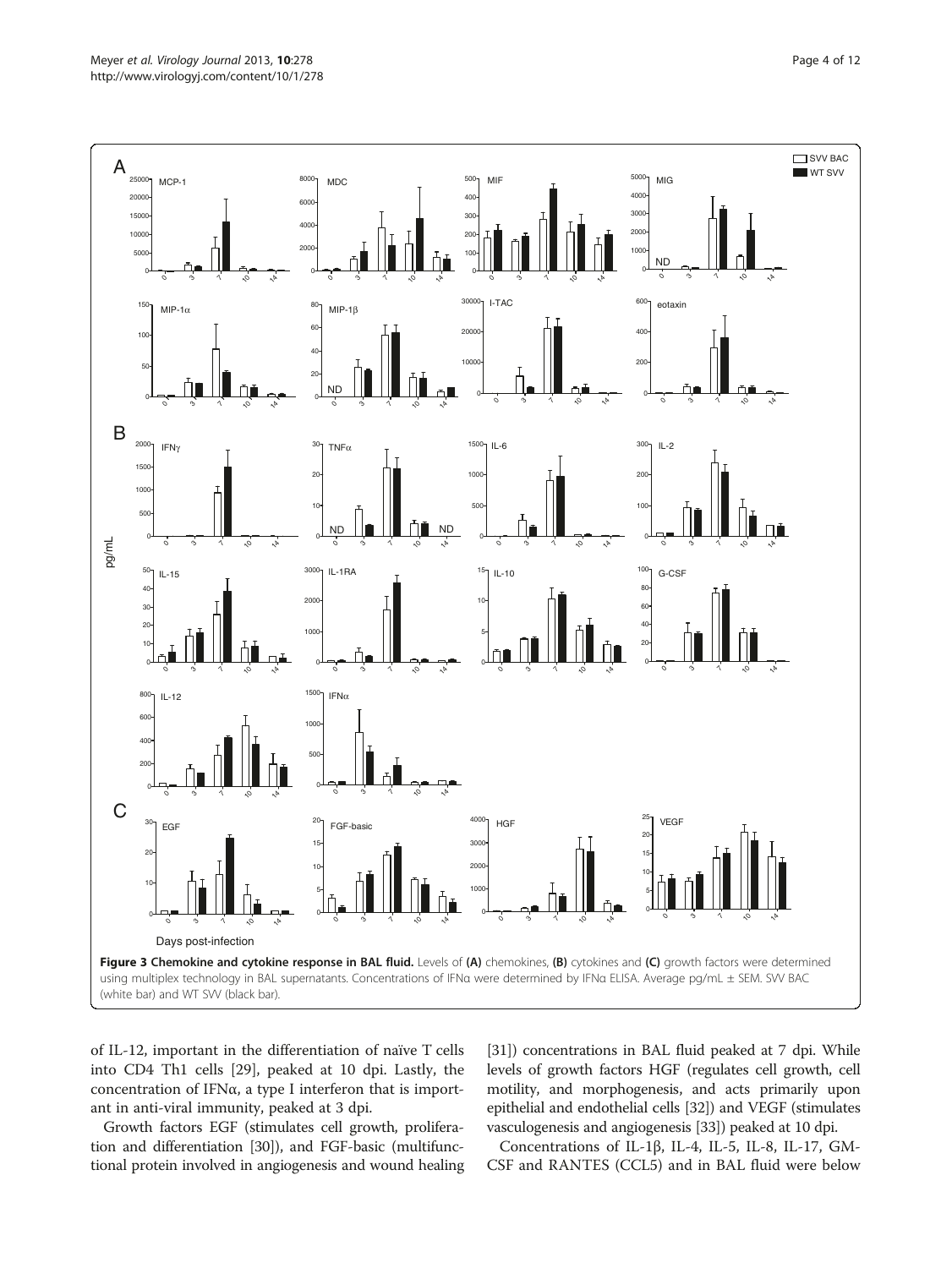<span id="page-4-0"></span>our limit of detection (data not shown). We did not detect any significant differences in concentrations of chemokines, cytokines or growth factors between RMs infected with SVV BAC or WT SVV.

We also measured the concentration of the above chemokines, cytokines, and growth factors in plasma (data not shown). However, we were only able to detect changes in the levels of IFNγ, which peaked at 7 dpi and returned to baseline by 10 dpi and no significant differences were detected between cohorts.

#### B cell and antibody response to SVV BAC

We compared the magnitude and kinetics of the B cell response as well as the generation of SVVspecific IgG antibody titers post-infection in RMs infected with SVV BAC or WT SVV. The expansion of B cells is measured based on expression of Ki67, a nuclear protein involved in DNA replication [\[34](#page-10-0)] by

flow cytometry. SVV infection induces the proliferation of B cells indicated by an increase in the frequency of Ki67 positive cells on days 7 to 14 compared to day 0 in marginal zone (MZ)-like (CD27<sup>+</sup> IgD<sup>+</sup>) and memory (CD27<sup>+</sup>IgD<sup>-</sup>) B cells, in BAL cells (Figure 4A) and PBMC (Figure 4B). In BAL cells and PBMC we measured similar proliferation of both subsets of B cells and no statistical differences in RMs infected with either SVV BAC or WT SVV except for at 10 dpi in BAL cells of WT SVV infected RMs we detected higher proliferation of MZ-like B cells (p<0.05) compared to SVV BAC. We also measured SVV-specific IgG (Figure 4C) antibody endpoint titers in plasma using standard ELISA. The kinetics of IgG production were comparable during SVV BAC and WT SVV infection of RMs, the titers peaked around day 14 post-infection and remained stable until necropsy.

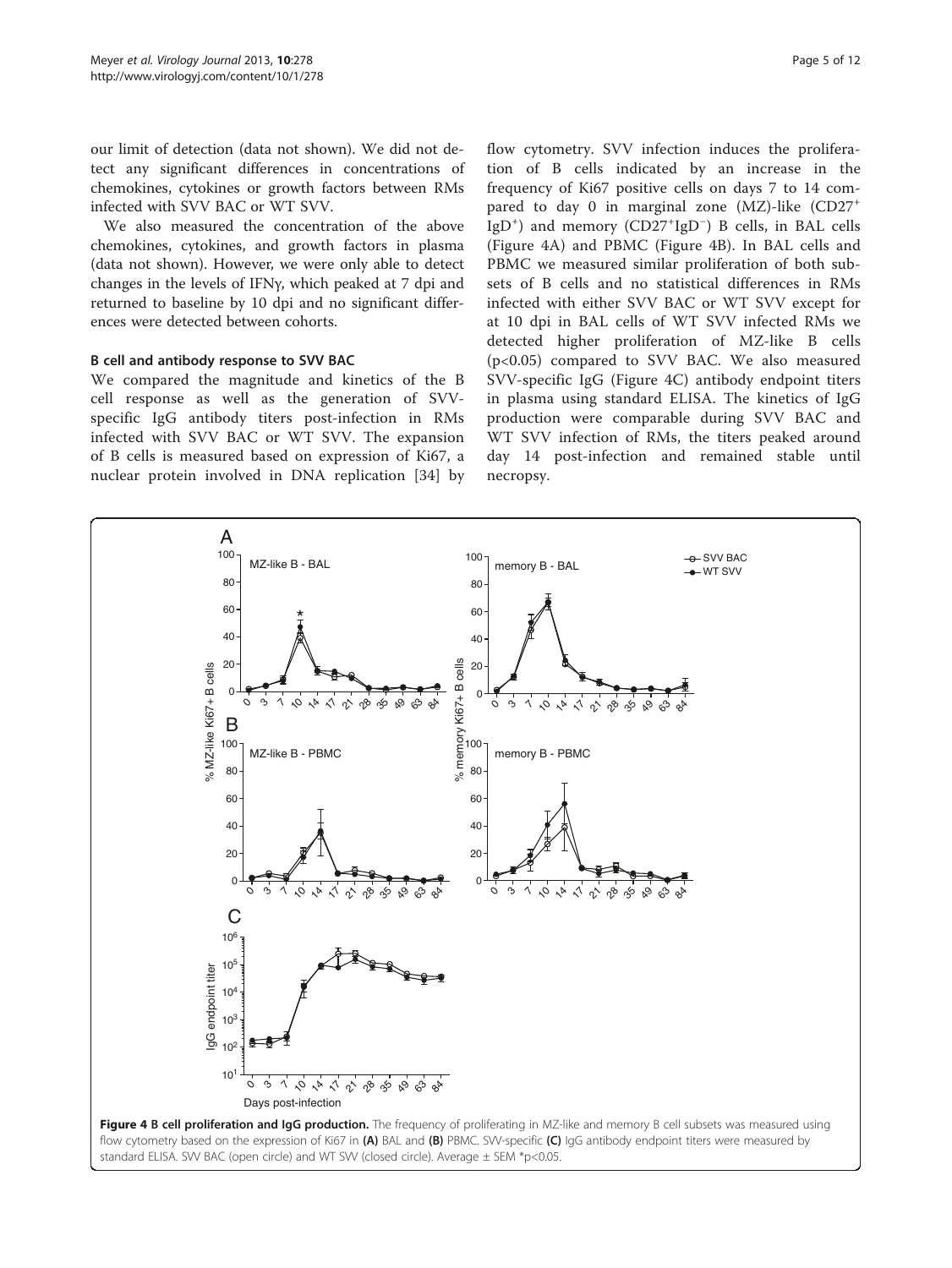#### <span id="page-5-0"></span>T cell response to SVV BAC

Naïve T cells following antigen encounter become activated, proliferate, and differentiate into central memory (CM, CD28<sup>+</sup> CD95<sup>+</sup> ) and effector memory (EM, CD28<sup>−</sup> CD95<sup>+</sup> ) T cells. We compared the kinetics and magnitude of the T cell response by measuring the frequency of Ki67 positive CM and EM T cells subsets in BAL cells (Figure 5A) and PBMC (Figure 5B) in SVV BAC or WT SVV infected RMs. SVV BAC and WT SVV infection induced strong T cell proliferation in BAL cells as shown by an increase in Ki67 positive T cells from days 7 to 17 post-infection. Within PBMC, T cell proliferation was detected in CD4 EM, CD8 CM and CD8 EM subsets but the magnitude was significantly reduced compared to the proliferation observed in BAL cells. Similarly though, the magnitude and kinetics was comparable in RMs infected with SVV BAC and WT SVV.

Additionally, we determined the frequency of SVVspecific T cells within CD4 and CD8 T cell populations by measuring the combined number of IFNγ-, TNFαand, IFNγ/TNFα-producing cells following stimulation with either SVV lysate or a SVV overlapping peptide pool covering ORFs 4, 31, 61 and 63 using intracellular cytokine staining (ICS). We stimulated both BAL cells (Figure [6A](#page-6-0)-D) and PBMC (Figure [6](#page-6-0)E,F) isolated from infected RMs at different dpi. Within BAL cells of SVV

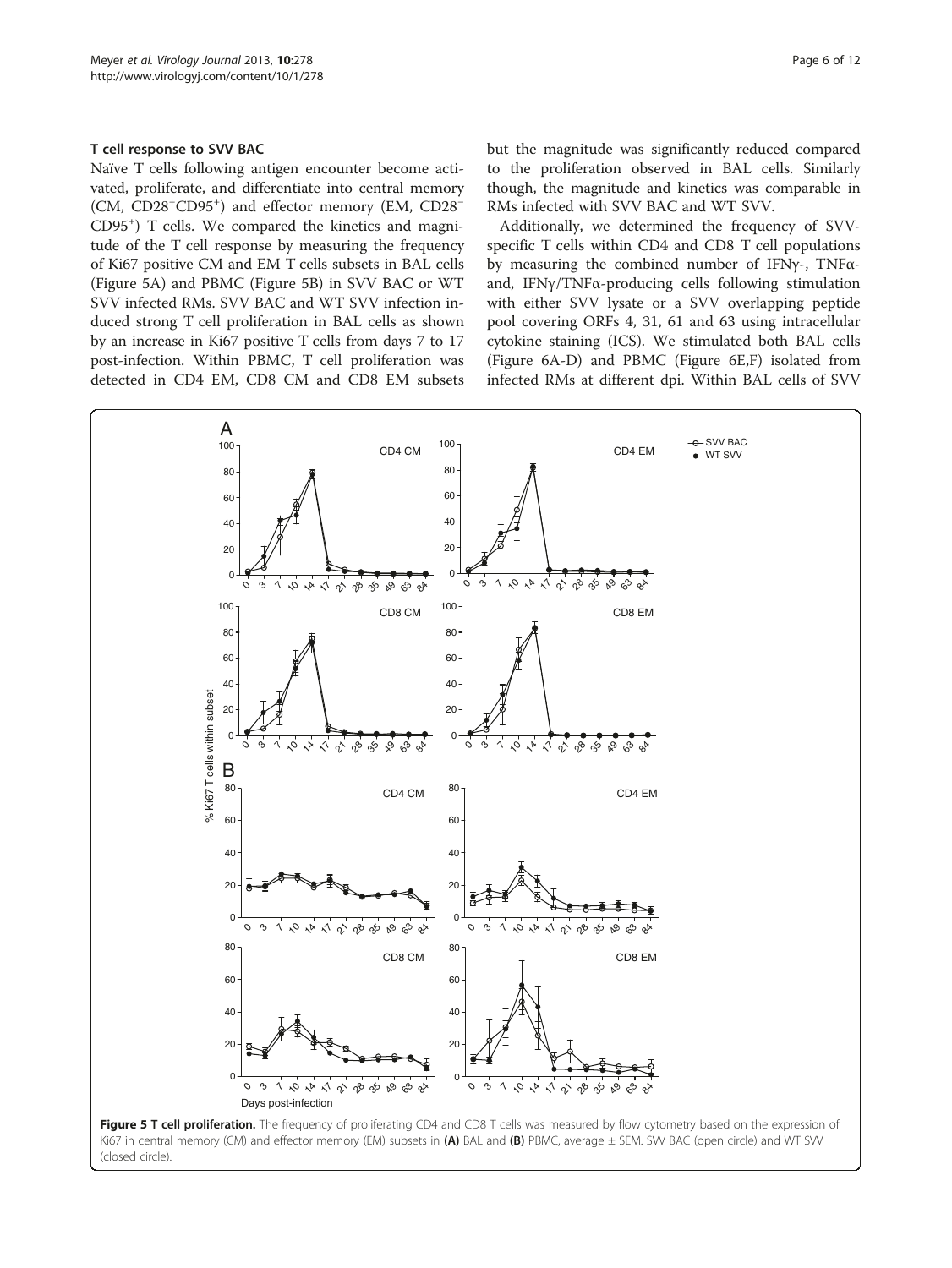<span id="page-6-0"></span>

BAC or WT SVV infected RMs, SVV-specific CD4 and CD8 T cells were detected 7 dpi, their frequency peaked between 14 and 21 dpi and declined to a memory set point. There were no statistically significant differences between animals infected with SVV BAC or WT SVV, and both cohorts did not produce a measurable CD4 or CD8 response in PBMCs following stimulation with overlapping viral peptide pools (data not shown).

## SVV viral load in sensory ganglia

SVV DNA viral loads in sensory ganglia were measured by quantitative PCR (Table 1). The viral loads reported

|  |  |  |  |  | Table 1 SVV viral load in sensory ganglia |  |  |
|--|--|--|--|--|-------------------------------------------|--|--|
|--|--|--|--|--|-------------------------------------------|--|--|

| <b>SVV BAC animal ID</b> | Sample  | Copy no. <sup>a</sup> | WT SVV animal ID | Sample  | Copy no. <sup>a</sup> |
|--------------------------|---------|-----------------------|------------------|---------|-----------------------|
| 28339                    | TG      | 576                   | 28046            | TG      | 14                    |
|                          | DRG-C   | <b>ND</b>             |                  | DRG-C   | <b>ND</b>             |
|                          | DRG-T   | 1526                  |                  | DRG-T   | <b>ND</b>             |
|                          | DRG-L/S | 67                    |                  | DRG-L/S | <b>ND</b>             |
| 28355                    | TG      | <b>ND</b>             | 28553            | TG      | 41                    |
|                          | DRG-C   | 17                    |                  | DRG-C   | <b>ND</b>             |
|                          | DRG-T   | <b>ND</b>             |                  | DRG-T   | <b>ND</b>             |
|                          | DRG-L/S | <b>ND</b>             |                  | DRG-L/S | <b>ND</b>             |

<sup>a</sup>average copy number per ug of DNA.

DRG-C, cervical dorsal root ganglia; DRG-T, thoracic dorsal root ganglia; DRG-L/S, lumbar/sacral dorsal root ganglia; ND, not detected.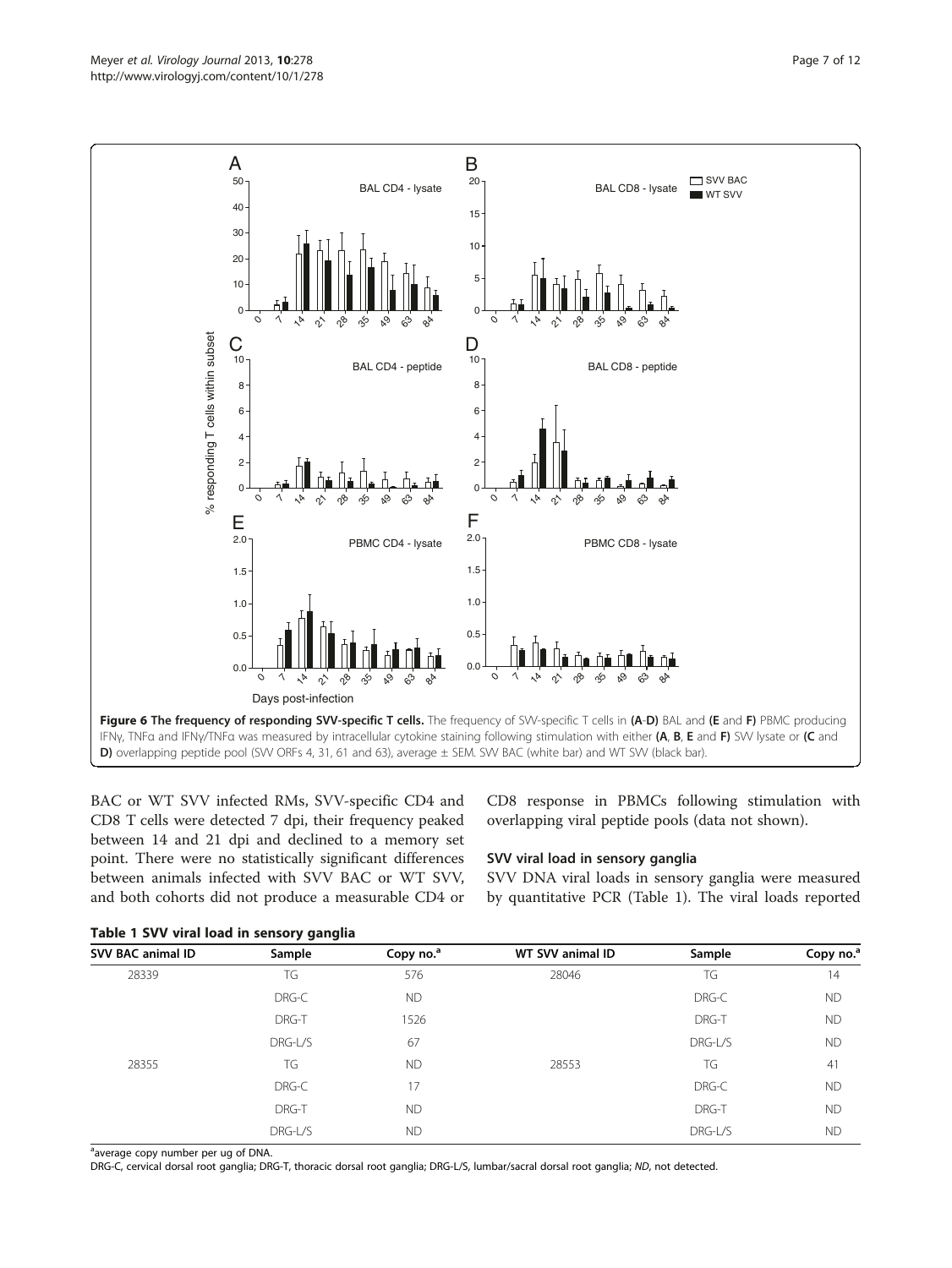in Table [1](#page-6-0) reflect SVV genome copy numbers in a portion of the ganglia and are therefore not representative of the entire organ. Four of the RMs went on to further studies therefore Table [1](#page-6-0) shows the latent viral loads for two animals from each cohort. We detected SVV DNA within at least one sensory ganglia of each RM infected with SVV BAC and WT SVV indicating that the SVV BAC, like WT SVV is able to traffic to the sensory ganglia, the site of SVV latency.

## **Discussion**

Cloning viral genomes as bacterial artificial chromosomes (BAC) is an efficient tool to manipulate the viral genome facilitating the study of viral genes in vitro and in vivo. BACs were constructed for the VZV parental Oka virus and the vaccine Oka virus [\[35](#page-10-0)-[38\]](#page-10-0). All VZV ORFs have been deleted using BACs or cosmids and tested in cell culture providing valuable information on which VZV genes are essential for viral replication in vitro (reviewed in [[39,40](#page-10-0)]). Subsequent in vivo analysis of VZV mutant viruses using the SCID-hu mouse model showed that VZV ORFs 1, 2, and 3 are dispensable for viral replication [\[38\]](#page-10-0), whereas VZV ORF23, which was dispensable for replication in culture, was found to be required for replication in human skin xenografts [\[41](#page-10-0)]. Similarly, VZV deleted for ORF7 replicated in MeWo cells but in vivo ORF7 was shown to be important for neuroinvasion [[40](#page-10-0),[42](#page-10-0)]. Lastly, mutating the furin recognition site of VZV ORF31 (gB), an essential viral protein, did not affect VZV replication in vitro but attenuated viral replication in vivo [\[43](#page-10-0)]. Studying VZV mutant viruses in the SCID-hu mouse model has provided valuable insight into VZV biology, further evaluation of the role of different VZV ORFs in pathogenesis and the immune response *in vivo* is hampered by the fact that VZV is an obligate human pathogen. SVV is a simian homolog of VZV that causes varicella and zoster in nonhuman primates [\[4](#page-10-0)-[6\]](#page-10-0).

Recently, the SVV genome was cloned as a BAC and SVV virus generated using the SVV BAC genetic system was found to be similar to WT SVV in vitro [[11](#page-10-0)]. Mutagenesis of SVV ORF10 showed that SVV ORF10 is nonessential for replication in vitro [\[11](#page-10-0)]. Additionally, generation of a SVV ORF 63/70 mutant demonstrated impaired growth in Vero cells [[44\]](#page-10-0). In the present study we further the analysis of SVV BAC by infecting rhesus macaques and investigating the pathogenesis of SVV BAC compared to WT SVV in vivo. The combination of the rhesus macaque animal model and the SVV BAC will provide a robust tool to examine viral ORFs important for pathogenesis and help to target VZV ORFs that will improve vaccine efficacy.

To compare the genome of the SVV BAC to WT SVV we utilized comparative genomic hybridization. CGH

analysis was employed as a cost-effective and accurate strategy to analyze genomic DNA from multiple viruses. This technique is sensitive enough to detect single base changes in addition to insertions, deletion or rearrangements in the genome [\[45](#page-10-0)-[47](#page-10-0)]. We sequenced two sites in the SVV BAC genome that displayed variations in hybridization when compared to WT SVV. In ORF22 a point mutation at nucleotide 41990 was found producing an amino acid change from valine to isoleucine. SVV and VZV ORF22 are putative tegument proteins based on homology to HSV-1 UL36 [[48](#page-10-0)]. UL36 is a HSV-1 late gene and the HSV-1 virion contains 100–150 copies of UL36 [[49,50](#page-10-0)]. UL36 is essential to HSV-1 replication and the phenotype of a null mutant virus showed accumulation of capsids containing cytosolic DNA that did not mature into enveloped virions [[51-53](#page-10-0)]. Though, the evidence suggests that the amino acid change in SVV BAC does not constitute a significant change in the protein. In vitro SVV BAC displays similar plaque size and replication kinetics in Vero cell monolayers as com-pared to WT SVV [\[11](#page-10-0)]. Our data in vivo shows that SVV BAC displays similar replication kinetics, immune response and establishment of latency compared to WT SVV. Potentially the position of the amino acid change or that the change is a nonpolar side chain to a nonpolar side change allows for WT behavior.

The replication kinetics of SVV BAC in the bronchoalveolar lavage cells (the site of virus inoculation) and in the peripheral blood was statistically similar to WT SVV. Related, the spread of varicella rash was also similar between cohorts and lasted between 7 and 10 days post-infection. In Figure [2A](#page-2-0) and B we show pictures of two RMs infected with SVV BAC or WT SVV, which showed representative rash and also illustrates the variation in rash spread we see in our animals. In two animals infected with WT SVV, we did not detect viral DNA in the skin lesions but due to the nature of the skin punch biopsies as well as the timing of the rash, which varies between animals usually between 7 to 10 days post-infection, we may not have obtained a lesion spot with detectable viral DNA.

We also followed the immune response to SVV BAC during acute infection and found SVV BAC to elicit a parallel immune response in vivo. We analyzed the proliferation kinetics of antigen experienced B cells, the production of SVV-specific IgG antibodies as well as the proliferation kinetics of memory T cells and the IFNγ/ TNFα response of SVV-specific CD4 and CD8 T cells, and each parameter was analogous. We did measure a statistical difference in MZ-like B cells at 10 dpi in the BAL where RMs infected with WT SVV displayed a higher peak percentage of Ki67 positive cells. However, this difference did not translate to a higher antibody titer in the WT SVV infected RMs. This difference could be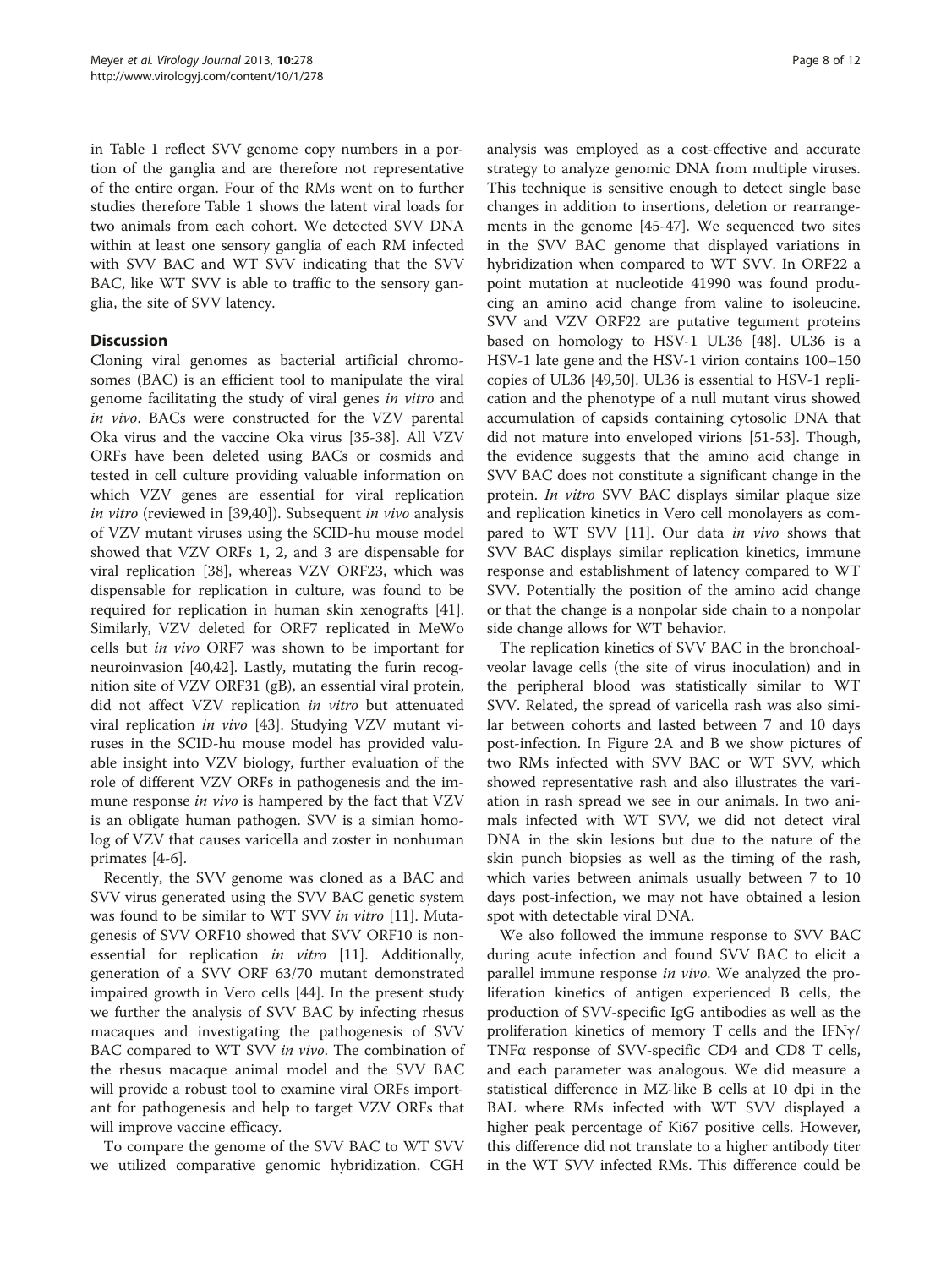due to the small sample size (n=4) and the outbred nature of rhesus macaques.

Infection with SVV BAC also resulted in a comparable upregulation of chemokines, cytokines, and growth factors during the early stages of acute infection in the lungs compared to RMs infected with WT SVV. Peak levels of IFNα, an important antiviral cytokine, occurred at 3 dpi, which corresponds to peak viral loads in the lungs also at 3 dpi. Type I interferons are early immune effectors and are important cytokines during initial infection to limit viral replication and spread, including herpesviruses [\[54](#page-10-0)-[56\]](#page-11-0). The concentrations of several T cell-recruiting chemokines (MCP-1, MIG, I-TAC) peaked 7 days prior to the observed peak in proliferating T cells in BAL samples. We also detected increased concentrations of TNF $\alpha$  (3 dpi) and IFN $\gamma$  (7 dpi), which is indicative of Th1 immune responses and correlates with an increase in CD4 CM in BAL samples. Peak concentrations of IL-2 were detected 7 days prior (7 dpi) to the peak proliferation of CD4 and CD8 T cells (14 dpi). Levels of IL-12, which play a role in enhancing cytotoxic function of CD8 T cells, peaked 4 days before peak proliferation of CD8 T cells in BAL samples. Interestingly, we also detected an increase in growth factors in the BAL fluid, which peaked from 7 to 10 days postinfection. Many of these growth factors are involved in wound healing and might represent a response to tissue injury induced by SVV replication within the lungs (site of inoculation).

Lastly we found that both SVV BAC and WT SVV established latency within the sensory ganglia. Viral DNA was detected in at least one ganglion from each RM measured by quantitative PCR. In summary, SVV BAC is as pathogenic in vivo as WT SVV. Future studies will utilize the SVV BAC genetic system to generate knockout viruses to help characterize the role of SVV genes in acute infection, the establishment and maintenance of latency, and reactivation in vivo, a critical step in the understanding of viral factors that impact VZV pathogenesis and the immune response to VZV.

## Materials and methods

#### Cells and viruses

Bacterial artificial chromosome (BAC)-derived SVV was generated from self-excisable pSVV-BAC resulting in complete excision of plasmid sequences from the virus genome [[11](#page-10-0)]. Wild-type (WT) simian varicella virus (SVV, Cercopithecine herpesvirus 9) and SVV BAC were propagated as previously described, briefly Vero cells maintained in Eagle's minimal essential medium (EMEM) supplemented with 5% newborn bovine serum, penicillin and streptomycin, WT SVV and SVV BAC infected Veros were harvested by scraping and frozen in Vero media supplemented with 10% dimethyl sulfoxide

(DMSO) [[11\]](#page-10-0). Virus stocks were titered by plaque assay on primary rhesus fibroblasts maintained in Dulbecco's modified Eagle's Medium (DMEM) supplemented with 10% fetal bovine serum and penicillin, streptomycin and L-glutamine. WT SVV cell lysate was obtained by scraping infected primary rhesus fibroblasts at the height of CPE followed by centrifugation and sonication using 7 pulses of 70–80 Watts (Sonicator 3000, Misonix Inc., Farmingdale NY) and frozen at −80°C.

#### Animals and sample collection

All rhesus macaques were housed at the Oregon National Primate Research Center and were handled in accordance with good animal practices as defined by the Office of Laboratory Animal Welfare. Animal work was approved by the Oregon National Primate Research Center Institutional Animal Care and Use Committee. Rhesus macaques (RM, Macaca mulatta) were SVV seronegative prior to infection measured by ELISA. RMs (n=4 per group) were infected intrabronchially with 4×10<sup>5</sup> PFU WT SVV or SVV BAC infected Veros. Peripheral blood mononuclear cells (PBMC) and bronchoalveolar lavage (BAL) cells were collected from rhesus macaques as previously described [\[5\]](#page-10-0). Animals were euthanized at 84 to 86 days post-infection. Sensory ganglia: trigeminal ganglia (TG), cervical, thoracic and lumbarsacral dorsal root ganglia (DRG-C, DRG-T, and DRG-L/S respectively) were divided, flash frozen and stored at −80°C until analysis.

## Comparative genome analysis of SVV BAC and SVV WT DNA

A microarray hybridization-based method was used to compare SVVΔORF61 genomic DNA (test) to WT SVV (reference) DNA provided by NimbleGen Systems, Inc. (CGS 385K Mutation Mapping array Phase 1, Madison WI). Design of the microarray used published sequence data for the Delta herpesvirus strain of SVV (NC\_00 2686, [[8\]](#page-10-0)). The oligonucleotides were 29–39 bp in length and tiled throughout the genome every 7–8 bases on both forward and reverse strands. Viral DNA was isolated from nucleocapsids purified from SVV-infected Vero cells as previously described [\[7\]](#page-10-0). Hybridization data was analyzed using SignalMap software (NimbleGen Systems, Inc., Madison WI). The identified mismatches were directly sequenced from PCR products obtained from amplifying the surrounding sequence. The primers employed for Figure [1](#page-1-0) include: (B) primer 1, 5′-CCATA TGTACCAACGGGAACA-3′ and primer 2, 5′-AAGCA TGCATTTTCGATTGGA-3′; (C) primer 1, 5′-GCCTG GAGCCCAGATATTCGA-3′ and primer 2, 5′-ACGGT GTGCGTGGATGCATCA-3′.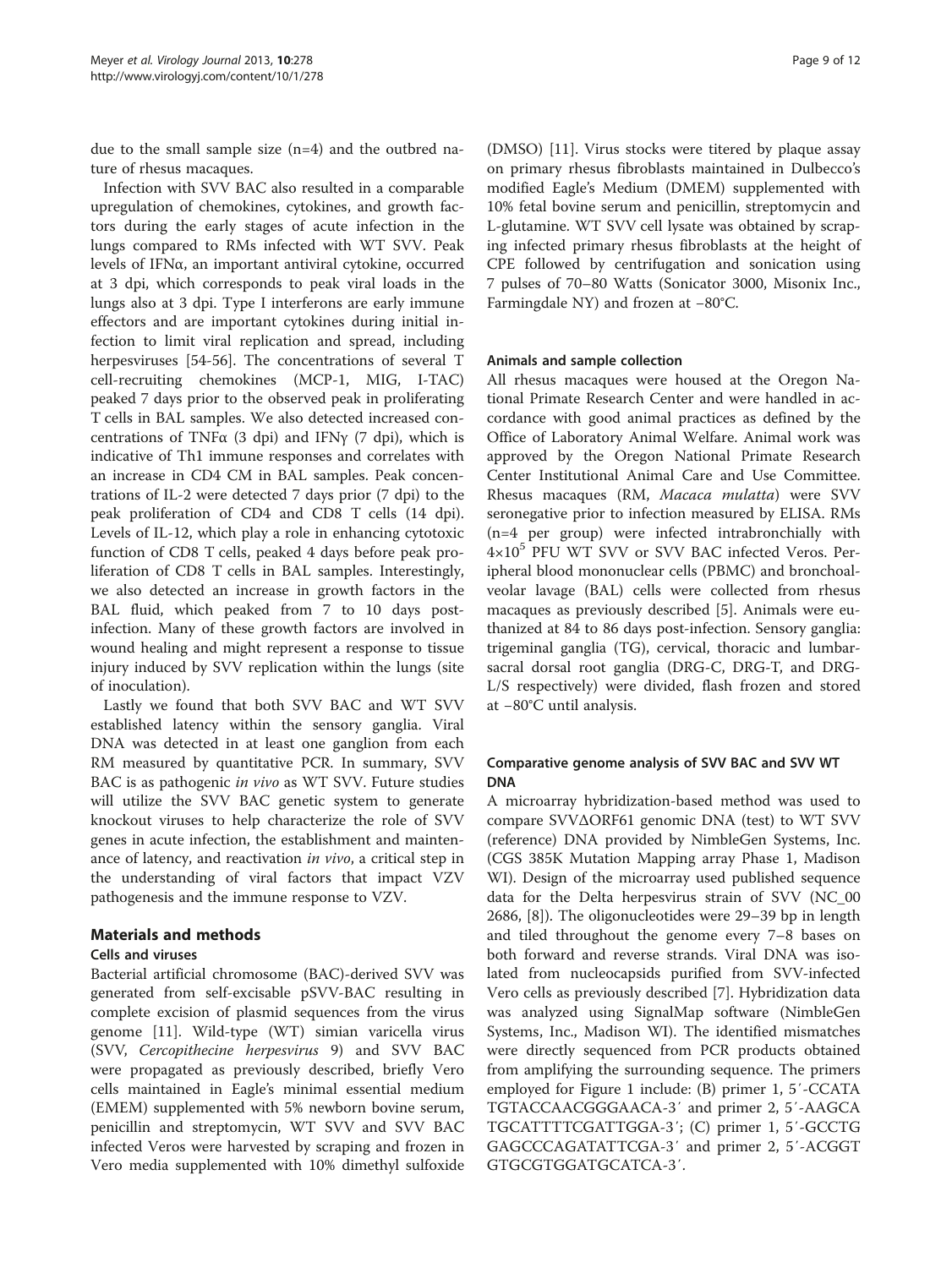#### DNA extraction and quantitative real-time PCR (qPCR)

DNA was extracted from heparinized whole blood (WB), BAL cells, and portions of frozen ganglia using Archive Pure DNA Cell/Tissue Kit (5 PRIME, Gaithersburg MD) according to the manufacturer's protocol. SVV DNA viral loads in WB, BAL cells and sensory ganglia were measured by qPCR using Maxima Probe/ROX qPCR Master Mix (2X) (Fermentas, Glen Burnie MD) and primers/Taqman probe specific for SVV ORF21. Following an initial 10 minute 95°C step, 40 cycles of 15 sec at 95°C and 1 minute at 60°C were completed using StepOnePlus (Life Technologies, Carlsbad CA). SVV BAC DNA was used as quantification standards [\[11\]](#page-10-0).

#### Cytokine analysis

Plasma and BAL supernatant samples (stored at −80°C) were thawed and analyzed using Cytokine Monkey Magnetic 28-plex panel as per the manufacturer's instructions (Life Technologies). IFNα levels were measured using Cynomolgus/Rhesus IFNα Serum ELISA Kit according to the manufacturer's instructions (PBL Interferon Source, Piscataway NJ). Samples were run in duplicate. Values below the limit of detection were designated as ND, or not detected.

#### Enzyme-linked immunosorbent assay (ELISA)

ELISA plates were coated with SVV lysate overnight at 4°C, blocked with 5% milk in wash buffer (0.05% Tween in PBS) for 1 h at room-temperature (RT), washed three times with wash buffer, and incubated with heatinactivated (55°C, 30 min) plasma samples in 3-fold dilutions in duplicate for 1 h. After washing three times with wash buffer, horseradish peroxidase (HRP)-conjugated anti-rhesus IgG (Nordic Immunology, Netherlands) was added for 1 h, followed by addition of chromagen ophenylenediamine•2HCl (OPD) (Sigma, St Louis MO) substrate for 20 minutes to allow detection and quantitation of bound antibody molecules. The reaction was stopped with the addition of 1 M HCl. The optical density was measured at 490 nm using an ELISA plate reader (SpectraMax 190, Molecular Devices, Sunnyvale CA). Endpoint IgG titers were calculated using log-log transformation of the linear portion of the curve with 0.1 optical density (OD) units as the cut-off. Titers were standardized using a positive control sample included with each assay.

#### Measurement of T cell and B cell frequency and proliferation

BAL cells and PBMC were surface stained with antibodies against 1) CD4 (eBioscience, San Diego CA), CD8β (Beckman Coulter), CD28, and CD95 (BioLegend, San Diego CA) to delineate the naive (CD28<sup>+</sup>CD95<sup>-</sup>), central memory (CD28<sup>+</sup>CD95<sup>+</sup>), and effector memory

(CD28<sup>−</sup> CD95+ ) T cell subsets; 2) CD20 (Beckman Coulter, Brea CA), IgD (Southern Biotech, Birmingham AL), and CD27 (BioLegend) to delineate naïve (CD20<sup>+</sup> IgD<sup>+</sup>CD27<sup>-</sup>), marginal zone-like (MZ-like) (CD20<sup>+</sup>IgD<sup>+</sup> CD27<sup>+</sup>), and memory (CD20<sup>+</sup>IgD<sup>-</sup>CD27<sup>+</sup>) B cell subsets. Cells were fixed and permeabilized according to manufacturer recommendations (BioLegend) before the addition of Ki67-specific antibody (BD Biosciences, San Jose, CA). The samples were analyzed using the LSRII instrument (Beckton, Dickinson and Company, San Jose CA) and FlowJo software (TreeStar, Ashland OR).

#### Intracellular cytokine staining

BAL cells and PBMC were stimulated with SVV lysate (1 μg) or SVV overlapping peptide pool containing open reading frames (ORFs) 4, 31, 61 and 63 for 1 h followed by addition of Brefeldin A (Sigma, St Louis MO) to block cytokine export for 14 h. After stimulation cells were surface stained with antibodies against CD4, and CD8β, as described above. Samples were fixed, permeabilized (BioLegend) and dual-stained using antibodies against IFNγ (eBioscience) and TNFα (eBioscience). Samples were analyzed using the LSRII instrument and FlowJo software.

#### Statistical analysis

Statistical analysis and graphing was conducted with GraphPad Prism software (GraphPad Software Inc., La Jolla CA). Significance values for Figures [2](#page-2-0), [3,](#page-3-0) [4](#page-4-0), [5](#page-5-0), and [6](#page-6-0) utilized repeated measures of ANOVA with the Bonferroni post-test to explore differences between groups (SVV BAC and WT SVV) at each time-point.

#### Competing interests

The authors declared that they have no competing interests.

#### Authors' contributions

Study design: IM and CM; data collection: CM, JD, KH, FE, NA; data interpretation and manuscript preparation: IM and CM. WG provided SVV BAC and WT SVV. All authors read and approved the final manuscript.

#### Acknowledgements

We would like to thank the Division of Animal Resources (DAR) at the Oregon National Primate Research Center for expert animal care, especially Drs. Anne Lewis and Lois Colgin for conducting the necropsies and collecting tissues; Alfred Legasse, Miranda Fischer and Shannon Planer for collection of blood and BAL samples. This work was supported by American Heart Association career development grant 0930234N, NIH R01AG037042, 2T32AI007472-16, NIH 8P51 OD011092-53 and the Brookdale Foundation. The funding sources had no role in study design, data collection and analysis, decision to publish, or preparation of the manuscript.

#### Author details

<sup>1</sup>Vaccine and Gene Therapy Institute, Oregon National Primate Research Center, Beaverton, OR 97006, USA. <sup>2</sup>Molecular Microbiology and Immunology Department, Oregon National Primate Research Center, Beaverton, OR 97006, USA. <sup>3</sup> Division of Pathobiology and Immunology, Oregon National Primate Research Center, Beaverton, OR 97006, USA. <sup>4</sup> Division of Biomedical Sciences, University of California-Riverside, Riverside, CA 92508, USA. <sup>5</sup>Department of Microbiology and Immunology, University of Arkansas, Little Rock, AK 72205, USA. <sup>6</sup>School of Medicine, University of California-Riverside, 900 University Avenue, Riverside, CA 92521, USA.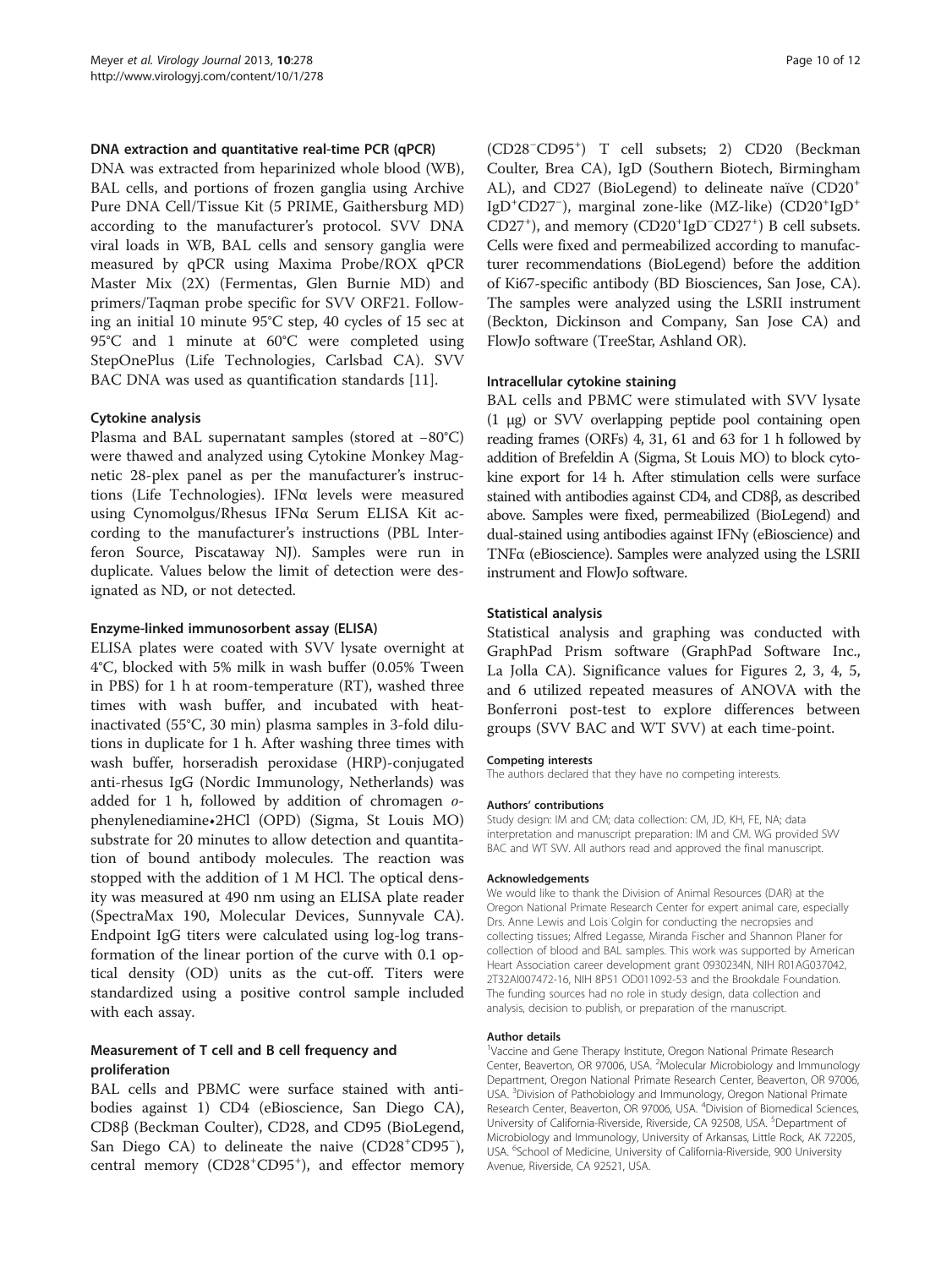<span id="page-10-0"></span>Received: 10 July 2013 Accepted: 3 September 2013 Published: 8 September 2013

#### References

- 1. Oxman MN, Levin MJ: Vaccination against herpes zoster and postherpetic neuralgia. J Infect Dis 2008, 197(Suppl 2):S228–S236.
- 2. Oxman MN, et al: A vaccine to prevent herpes zoster and postherpetic neuralgia in older adults. N Engl J Med 2005, 352(22):2271–2284.
- 3. Clarkson MJ, Thorpe E, McCarthy K: A virus disease of captive vervet monkeys (Cercopithecus aethiops) caused by a new herpesvirus. Arch Gesamte Virusforsch 1967, 22(1):219–234.
- 4. Mahalingam R, et al: Simian varicella virus DNA in dorsal root ganglia. Proc Natl Acad Sci USA 1991, 88(7):2750–2752.
- Messaoudi I, et al: Simian varicella virus infection of rhesus macaques recapitulates essential features of varicella zoster virus infection in humans. PLoS Pathog 2009, 5(11):e1000657.
- 6. Fletcher TM 3rd, Gray WL: DNA sequence and genetic organization of the unique short (US) region of the simian varicella virus genome. Virology 1993, 193(2):762–773.
- 7. Gray WL, et al: The simian varicella virus and varicella zoster virus genomes are similar in size and structure. Virology 1992, 186(2):562–572.
- 8. Gray WL, et al: The DNA sequence of the simian varicella virus genome. Virology 2001, 284(1):123–130.
- 9. Gray WL, Oakes JE: Simian varicella virus DNA shares homology with human varicella-zoster virus DNA. Virology 1984, 136(1):241–246.
- 10. Davison AJ, Scott JE: The complete DNA sequence of varicella-zoster virus. J Gen Virol 1986, 67(Pt 9):1759–1816.
- 11. Gray WL, et al: Cloning the simian varicella virus genome in E. coli as an infectious bacterial artificial chromosome. Arch Virol 2011, 156(5):739–746.
- 12. Gray WL, et al: Simian varicella virus gene 61 encodes a viral transactivator but is non-essential for in vitro replication. Arch Virol 2007, 152(3):553–563.
- 13. Meyer C, Dewane J, Kerns A, Haberthur K, Barron A, Park B, Messaoudi I: Age and immune status of rhesus macaques impact simian varicella virus gene expression in sensory ganglia. J Virol 2013, 87:8294–8306.
- 14. Deshmane SL, et al: Monocyte chemoattractant protein-1 (MCP-1): an overview. J Interferon Cytokine Res 2009, 29(6):313–326.
- 15. Yamashita U, Kuroda E: Regulation of macrophage-derived chemokine (MDC, CCL22) production. Crit Rev Immunol 2002, 22(2):105–114.
- 16. Bernhagen J, et al: MIF is a noncognate ligand of CXC chemokine receptors in inflammatory and atherogenic cell recruitment. Nat Med 2007, 13(5):587–596.
- 17. Liu MT, et al: Expression of Mig (monokine induced by interferongamma) is important in T lymphocyte recruitment and host defense following viral infection of the central nervous system. J Immunol 2001, 166(3):1790–1795.
- 18. Maurer M, von Stebut E: Macrophage inflammatory protein-1. Int J Biochem Cell Biol 2004, 36(10):1882-1886
- 19. Liu MT, et al: The T cell chemoattractant IFN-inducible protein 10 is essential in host defense against viral-induced neurologic disease. J Immunol 2000, 165(5):2327–2330.
- 20. Griffiths-Johnson DA, et al: The chemokine, eotaxin, activates guinea-pig eosinophils in vitro and causes their accumulation into the lung in vivo. Biochem Biophys Res Commun 1993, 197(3):1167–1172.
- 21. Boehm U, et al: Cellular responses to interferon-g. Annu Rev Immunol 1997, 15:749–795.
- 22. Esposito E, Cuzzocrea S: TNF-alpha as a therapeutic target in inflammatory diseases, ischemia-reperfusion injury and trauma. Curr Med Chem 2009, 16(24):3152–3167.
- 23. Hirano T, et al: Biological and clinical aspects of interleukin 6. Immunol Today 1990, 11(12):443–449.
- 24. Liao W, Lin JX, Leonard WJ: Interleukin-2 at the crossroads of effector responses, tolerance, and immunotherapy. Immunity 2013, 38(1):13–25.
- 25. Fehniger TA, Caligiuri MA: Interleukin 15: biology and relevance to human disease. Blood 2001, 97(1):14–32.
- 26. Arend WP, et al: Interleukin-1 receptor antagonist: role in biology. Annu Rev Immunol 1998, 16:27–55.
- 27. Moore KW, et al: Interleukin-10. Annu Rev Immunol 1993, 11:165-190.
- 28. Welte K, et al: Purification and biochemical characterization of human pluripotent hematopoietic colony-stimulating factor. Proc Natl Acad Sci USA 1985, 82(5):1526–1530.
- 29. Scott P: IL-12: initiation cytokine for cell-mediated immunity. Science 1993, 260(5107):496–497.
- 30. Carpenter G, Cohen S: Epidermal growth factor. J Biol Chem 1990, 265(14):7709–7712.
- 31. Yu PJ, et al: Basic fibroblast growth factor (FGF-2): the high molecular weight forms come of age. J Cell Biochem 2007, 100(5):1100–1108.
- 32. Warn R: Growth factors. A scattering of factors. Curr Biol 1994, 4(11):1043–1045.
- 33. Byrne AM, Bouchier-Hayes DJ, Harmey JH: Angiogenic and cell survival functions of vascular endothelial growth factor (VEGF). J Cell Mol Med 2005, 9(4):777–794.
- 34. Pitcher CJ, et al: Development and homeostasis of T cell memory in rhesus macaque. J Immunol 2002, 168(1):29–43.
- 35. Nagaike K, et al: Cloning of the varicella-zoster virus genome as an infectious bacterial artificial chromosome in Escherichia coli. Vaccine 2004, 22(29–30):4069–4074.
- 36. Tischer BK, et al: A self-excisable infectious bacterial artificial chromosome clone of varicella-zoster virus allows analysis of the essential tegument protein encoded by ORF9. J Virol 2007, 81(23):13200–13208.
- 37. Yoshii H, et al: Cloning of full length genome of varicella-zoster virus vaccine strain into a bacterial artificial chromosome and reconstitution of infectious virus. Vaccine 2007, 25(27):5006–5012.
- 38. Zhang Z, et al: Genetic analysis of varicella-zoster virus ORF0 to ORF4 by use of a novel luciferase bacterial artificial chromosome system. J Virol 2007, 81(17):9024–9033.
- Cohen JI: The varicella-zoster virus genome. Curr Top Microbiol Immunol 2010, 342:1–14.
- 40. Zhang Z, et al: Genome-wide mutagenesis reveals that ORF7 is a novel VZV skin-tropic factor. PLoS Pathog 2010, 6:e1000971
- 41. Chaudhuri V, et al: Functions of Varicella-zoster virus ORF23 capsid protein in viral replication and the pathogenesis of skin infection. J Virol 2008, 82(20):10231–10246.
- 42. Selariu A, et al: ORF7 of varicella-zoster virus is a neurotropic factor. J Virol 2012, 86(16):8614–8624.
- 43. Oliver SL, et al: Mutagenesis of varicella-zoster virus glycoprotein B: putative fusion loop residues are essential for viral replication, and the furin cleavage motif contributes to pathogenesis in skin tissue in vivo. J Virol 2009, 83(15):7495–7506.
- 44. Brazeau E, et al: Simian varicella virus open reading frame 63/70 expression is required for efficient virus replication in culture. J Neurovirol 2011, 17(3):274–280.
- 45. Estep RD, et al: Construction of an infectious rhesus rhadinovirus bacterial artificial chromosome for the analysis of Kaposi's sarcomaassociated herpesvirus-related disease development. J Virol 2007, 81(6):2957–2969.
- 46. Robinson BA, et al: Viral interferon regulatory factors decrease the induction of type I and type II interferon during rhesus macaque rhadinovirus infection. J Virol 2012, 86(4):2197–2211.
- 47. Wong CW, et al: Tracking the evolution of the SARS coronavirus using high-throughput, high-density resequencing arrays. Genome Res 2004, 14(3):398–405.
- Gray WL: Simian varicella virus: molecular virology. Curr Top Microbiol Immunol 2010, 342:291–308.
- 49. McNabb DS, Courtney RJ: Characterization of the large tegument protein (ICP1/2) of herpes simplex virus type 1. Virology 1992, 190(1):221–232.
- 50. Heine JW, et al: Proteins specified by herpes simplex virus. XII. The virion polypeptides of type 1 strains. J Virol 1974, 14(3):640-651.
- 51. Batterson W, Furlong D, Roizman B: Molecular genetics of herpes simplex virus. VIII. Further characterization of a temperature-sensitive mutant defective in release of viral DNA and in other stages of the viral reproductive cycle. J Virol 1983, 45(1):397-407.
- 52. Knipe DM, Ruyechan WT, Roizman B: Molecular genetics of herpes simplex virus. III. Fine mapping of a genetic locus determining resistance to phosphonoacetate by two methods of marker transfer. J Virol 1979, 29(2):698–704.
- 53. Desai PJ: A null mutation in the UL36 gene of herpes simplex virus type 1 results in accumulation of unenveloped DNA-filled capsids in the cytoplasm of infected cells. J Virol 2000, 74(24):11608–11618.
- 54. Hendricks RL, et al: Endogenously produced interferon alpha protects mice from herpes simplex virus type 1 corneal disease. J Gen Virol 1991, 72(Pt 7):1601–1610.